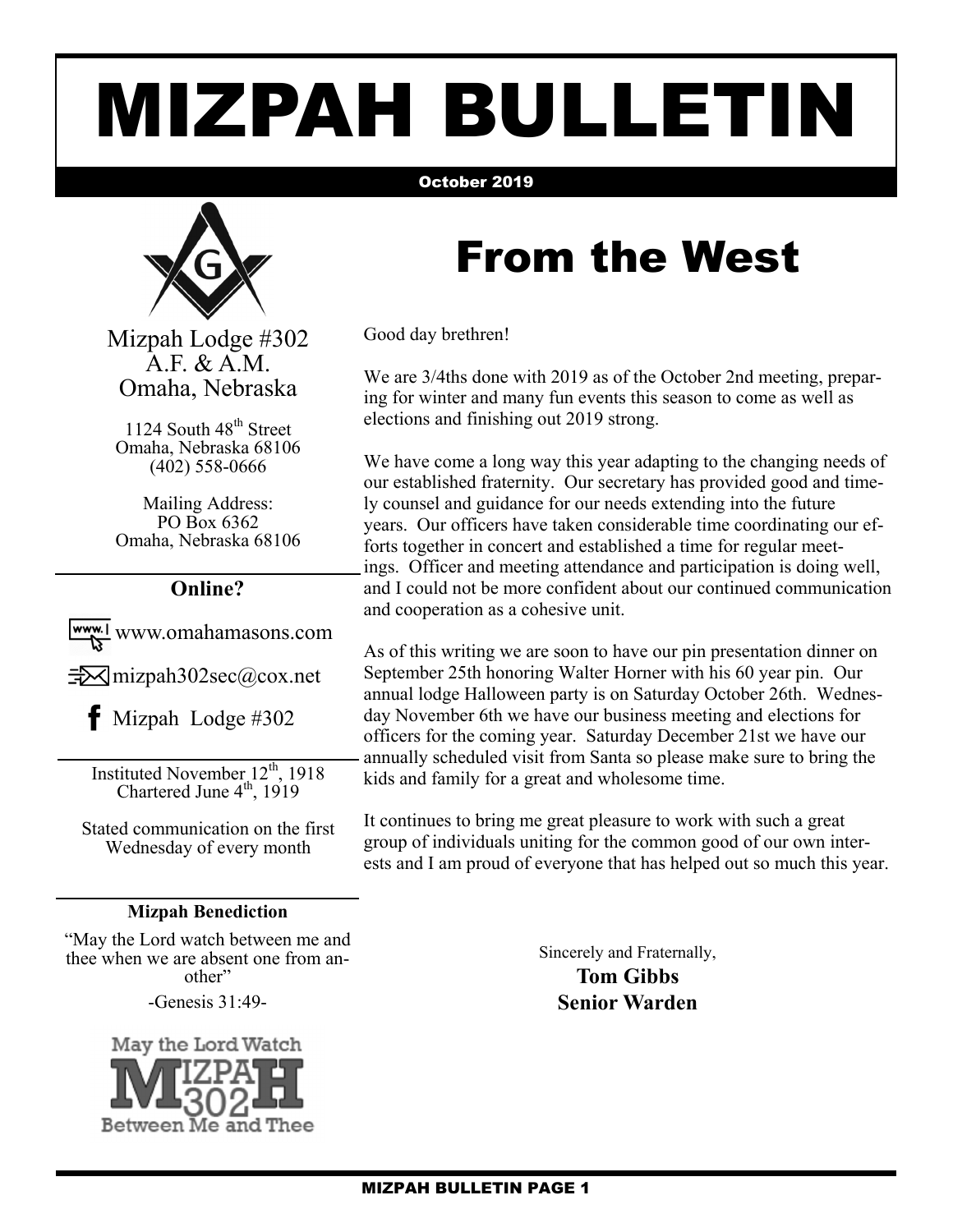

#### Wednesday October 2

Potluck Dinner 6:30pm Business Meeting 7:00pm

Education: Topic TBD - TJ Brumfield

#### Wednesday October 9

TBD

#### Wednesday October 16

Officers Meeting

All members welcome

6:30 PM

#### Wednesday October 23

TBD

#### Saturday October 26

Halloween Party

All members, friends, and children welcome

#### Wednesday October 30

TBD

#### Wednesday November 6

Potluck Dinner 6:30pm

Business Meeting 7:00pm

**Elections** 

Education: Topic TBD - Ryan LeGrande

#### **Combating Loneliness by T. J. Brumfield III**

*Note: This piece is heavily inspired by a blog post by WB Christopher L. Hodapp on his Freemasons for Dummies blog: http://freemasonsfordummies.blogspot.com/*

On September 8th, Omaha Chapter #1 of Royal Arch Masons held an omelet breakfast fundraiser. This in and of itself may not seem remarkable; if you look at Omaha-area calendars it seems like you can find a place to share a meal with Masons at least once a week if not almost every day.

I do my best to promote the omelet breakfast as well as I can every year, but we've never had a huge turn-out. We don't raise a small fortune. But I can say with certainty that the event is a success and worth my continued time every year. This was particularly cemented when one of our older members was chatting with me as we cleaned up the dining room at the close of the event. He told me his favorite part of the meal is how we have people who "work" the dining room and make it a point to stop at the tables, say hello and chat with everyone. It really seemed to make his day.

It is very easy to overlook the value of social interactions and just knowing that someone is interested in saying hello and seeing how you are doing. When we discuss the decline in overall Masonic membership over the past decades, I often hear that the fact that the average age of a Mason being 65 years old or so is the real issue. The fear seems to be that we will eventually lose our oldest members to the inevitability of our mortality, and that we should be focusing on recruiting younger members to inject new vitality into the fraternity. But we should also be careful not to overlook our older members.

The Northern Jurisdiction of the Scottish Rite did a fantastic study of Masons and non-Masons called "The Path Forward" (https://scottishritenmj.org/pathforward). One of their findings was that both Baby Boomers and Millennials have similar values and priorities. They're looking for a lot of the same things, which may be surprising to some. Both want to make a difference. Both want a values-based life based on integrity, loyalty, responsibility, and equality. Both want to be heard and respected.

Are we consistently hearing and respecting our older brothers? Age UK did a survey of the senior population of the UK. They found that 22% of respondents only spoke to 3 people total in an entire week. Even worse, 225,000 seniors in the UK don't speak to anyone face-to-face in an average week.

When I was younger, I was inspired by the writings of Ralph Waldo Emerson and Henry David Thoreau on self-reliance and being your own person. We should stand by the strength of our own convictions and identity, but even as Thoreau's time at Walden Pond is romanticized, I think people overlook that at the end of the book he leaves the idyllic landscape to rejoin society. Even when he tried to live as a recluse to avoid the standard distractions of society, he sought out locals to speak to and invited his friends to come visit him; and that still wasn't enough. He returned to the city because part of the human condition is craving social interactions and validation.

It is always pleasant to be reassured that there are people who care about your well-being and enjoy your company.

Caroline Abrahams of Age UK said: "Loneliness can affect your health, your well-being and the way you see yourself – it can make you feel invisible and forgotten."

As I write this, we are preparing to have our annual Pin Presentation Dinner at Mizpah (though you will likely receive this Trestle after the dinner). We are going to present a 60 year membership pin to Brother Walter Horner. Jack Tuerk and Leonard Finnegan have been Masons for a staggering 75 years. Jack now lives in Arizona and Leonard is in Virginia.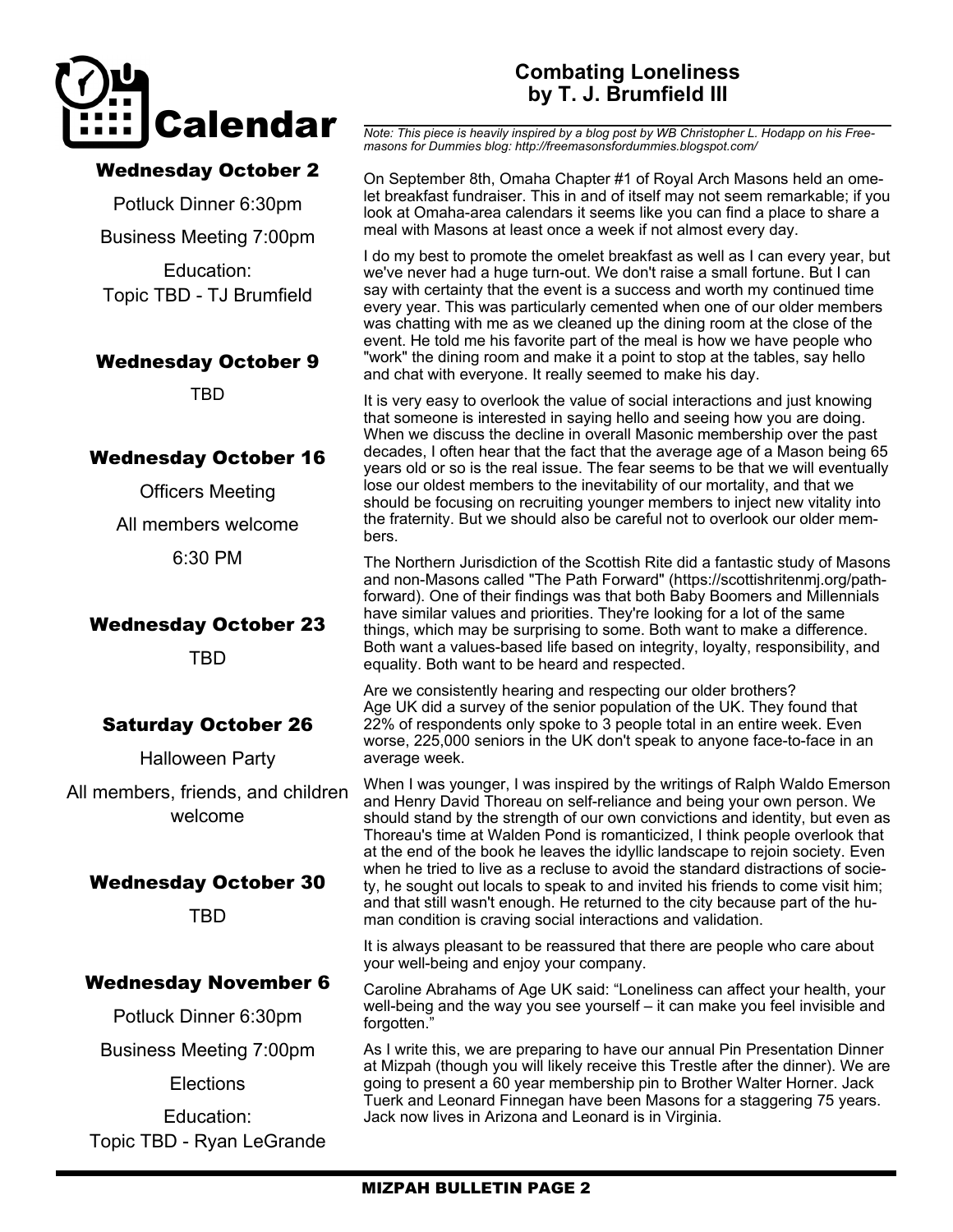## 2019 **Officers**

| W Jeffrey Coleman (Brenda)  Worshipful Master<br>2327 Hanscom Blvd.                                                       |  |
|---------------------------------------------------------------------------------------------------------------------------|--|
| Omaha, NE 68144 Cell (402) 290-7243                                                                                       |  |
| Thomas Gibbs  Senior Warden<br>55269 Fallow Rd                                                                            |  |
| Pacific Junction IA 51561  Cell (402) 680-6678                                                                            |  |
| Jeremiah Jones (Kimberly) Junior Warden<br>2804 Jackson St.<br>Bellevue NE 68005  Cell (402) 507-7190                     |  |
| W Adam Lowder (Mollie)  Treasurer<br>10925 Weber St.<br>Omaha NE 68142 Cell (402) 850-6001                                |  |
|                                                                                                                           |  |
| W Ben Zaayer (Stacy)  Secretary<br>5604 N. 162 <sup>nd</sup> St.  Res (402) 933-4668<br>Omaha NE 68116Cell (402) 880-3028 |  |
| W Michael Tomasiewicz (Annette)  Chaplain<br>1404 P St.                                                                   |  |
| Tekamah NE 68061Cell (402) 838-9977                                                                                       |  |
| Dalton Kock (Bri)  Senior Deacon<br>6757 S. 90 <sup>th</sup> St                                                           |  |
| Lincoln NE 68526 Cell (402) 719-0942                                                                                      |  |
| James Schmidt (Elizabeth) Junior Deacon<br>3021 S 72 <sup>nd</sup> Ave                                                    |  |
| Omaha NE 68124 Cell (402) 916-0262                                                                                        |  |
| T.J Brumfield (Sarah)  Senior Steward<br>1210 S. 25 <sup>th</sup> Ave                                                     |  |
| Omaha NE 68105 Cell (402) 880-7823                                                                                        |  |
| 9336 Berry Plz. Apt. 192                                                                                                  |  |
| Omaha NE 68127 Cell (402) 980-5394                                                                                        |  |
| W Tyler Goodman (Tracey)  Tyler<br>8702 S. 17th St.                                                                       |  |
| Bellevue NE 68147  Res (402) 292-2801                                                                                     |  |



These are members of the lodge I've never met, and whose names I haven't even heard of before. Two of them may be out of state, but I'm curious if any brothers remain in contact with them.

I don't know in years past if there have been any particular effort to contact brothers individually every year. While we may send out dues notices and this Trestle, there doesn't seem to be much beyond these two items. We are, however, working on improving that and now send out birthday cards signed by the current officers to each Mizpah brother.

Still, I believe that we can and should go even further in our actions.

It is important to note that loneliness is not the same thing as isolation. There are some people who are more introverted and enjoy more time alone, and then there are people who feel lonely sitting in a crowded room that we can easily overlook. This could be as simple as seeing a brother on the sidelines or at meals that you don't really speak to.

This responsibility does not just lay with our officers, but with each of us. Every Mason should practice Brotherly Love, Relief and Truth.

With so much going on, we often don't retain everything when we first receive the degrees of Masonry. I'd forgive a candidate if they didn't recall the Worshipful Master first mentioning Brotherly Love, Relief and Truth in the Entered Apprentice degree. Some jurisdictions even include it in their Q&A that these are the primary tenets of our institution. While Nebraska does not, this overall lesson is repeated conceptually across all of our degrees, particularly in the lesson of the working tool of the Master Mason.

We also quote the Volume of Sacred Law, 1 Corinthians 13:13:

*"And now abideth faith, hope, charity, these three; but the greatest of these is charity."*

This translation of charity is particularly noteworthy. Charity did not always mean financial giving, but rather "Christian love in its highest manifestation". It comes from the French *charité and the Latin caritas before it, which meant affection and esteem.*

The Vulgate pulled from the Greek word *agape, which was one of the four Greek words for love. This specifically referred to the highest form of love, the love of God for man and the love of man for God. They did not use the term philia which is brotherly love, but charity in that verse could still be more correctly translated into love. This love is greater than even faith and hope.* 

*When translated into English, love was likely not selected by the translators because English does not have different words to distinguish different forms of love, and so we end up with charity in the verse.* 

For those of our brothers who follow Christ, Jesus says in the Gospel of Matthew "Thou shalt love thy neighbour as thyself."

In these lessons, each of us is encouraged to practice that esteem and affection. We need to reach out to one another, especially those we do not hear from or otherwise might be overlooked.

Simple consideration can have a profound impact on a brother's health and well-being.

Lastly, my brothers, allow me to leave you with a brief story. There was an awful storm in a coastal village. At daybreak, a young boy was walking along the shore where thousands of starfish had washed up on the beach, left to dry out and die over time.

He picked them up, one by one, and walked down to the undulating waves and tossed them back into the ocean as best he could.

An older man saw the futility of this gesture. "There are too many of them. You can't possibly save them all. What difference will it make?"

The boy thought for a moment and looked around at the enormity of the job before him, but did not despair. He picked up another starfish and said "it will make a difference to this one."